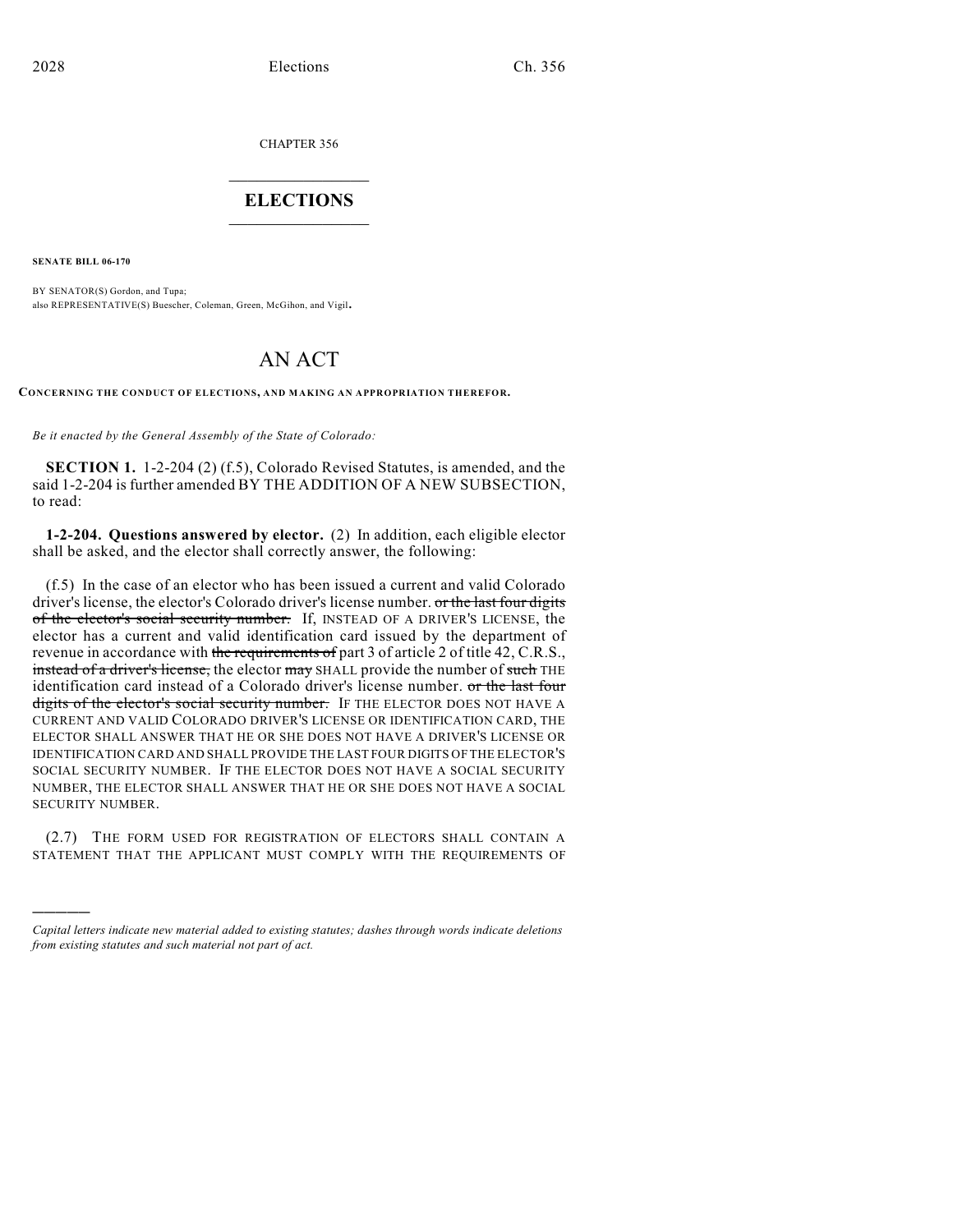### Ch. 356 Elections 2029

PARAGRAPH  $(f.5)$  OF SUBSECTION  $(2)$  OF THIS SECTION, THAT AN APPLICANT WHO IS QUALIFIED TO VOTE IN THIS STATE BUT DOES NOT HAVE A DRIVER'S LICENSE, STATE-ISSUED IDENTIFICATION CARD, OR SOCIAL SECURITY NUMBER MAY STILL REGISTER TO VOTE, AND THAT THE SECRETARY OF STATE WILL ASSIGN AN IDENTIFYING NUMBER TO SUCH AN APPLICANT FOR VOTER REGISTRATION PURPOSES.

**SECTION 2.** 1-2-204 (3), Colorado Revised Statutes, is amended BY THE ADDITION OF A NEW PARAGRAPH to read:

**1-2-204. Questions answered by elector.** (3) (c) IF THE ELECTOR DOES NOT COMPLY WITH THE REQUIREMENTS OF SUBSECTIONS (1) AND (2) OF THIS SECTION, THE COUNTY CLERK AND RECORDER SHALL NOT REGISTER THE ELECTOR.

**SECTION 3.** 1-2-501 (1) (b.5) (I) (D), Colorado Revised Statutes, is amended to read:

**1-2-501. Form for mail and agency registration - procedures for registration by mail for first-time electors - additional identifying information to be provided by first-time registrants.** (1) The secretary of state, in consultation with the federal election assistance commission, shall develop an application form that may be used for mail voter registration, voter registration at voter registration agencies, and voter change of address. The form developed shall:

(b.5) (I) Include:

(D) A statement informing the applicant that, if the form is submitted by mail and the applicant is registering to vote for the first time in the state of Colorado HAS NOT PREVIOUSLY VOTED IN THE COUNTY, OR IN THE STATE IF THE STATEWIDE VOTER REGISTRATION SYSTEM REQUIRED BY SECTION 1-2-301 IS OPERATING, the applicant shall submit WITH THE REGISTRATION FORM a copy of identification within the meaning of AS DEFINED IN section 1-1-104 (19.5), THE APPLICANT'S DRIVER'S LICENSE NUMBER, or the last four digits of the applicant's social security number, with the mail-in registration form to avoid the additional identification requirements imposed upon applicants voting for the first time imposed by sections 1-7.5-107 and 1-8-113. OTHERWISE THE APPLICANT WILL BE REQUIRED TO SUBMIT A COPY OF IDENTIFICATION WITH THE APPLICANT'S MAIL BALLOT OR ABSENTEE BALLOT; AND

**SECTION 4.** 1-2-501, Colorado Revised Statutes, is amended BY THE ADDITION OF A NEW SUBSECTION to read:

**1-2-501. Form for mail and agency registration - procedures for registration by mail for first-time electors - additional identifying information to be provided by first-time registrants.** (1.5) AN ELECTOR WHO SUBMITS A VOTER REGISTRATION FORM BY MAIL AND IS REGISTERING TO VOTE FOR THE FIRST TIME IN THE COUNTY, OR IN THE STATE IF THE STATEWIDE VOTER REGISTRATION SYSTEM REQUIRED BY SECTION 1-2-301 IS OPERATING, SHALL:

(a) SUBMIT WITH THE VOTER REGISTRATION FORM A COPY OF IDENTIFICATION AS DEFINED IN SECTION 1-1-104 (19.5), THE ELECTOR'S DRIVER'S LICENSE NUMBER, OR THE LAST FOUR DIGITS OF THE ELECTOR'S SOCIAL SECURITY NUMBER; OR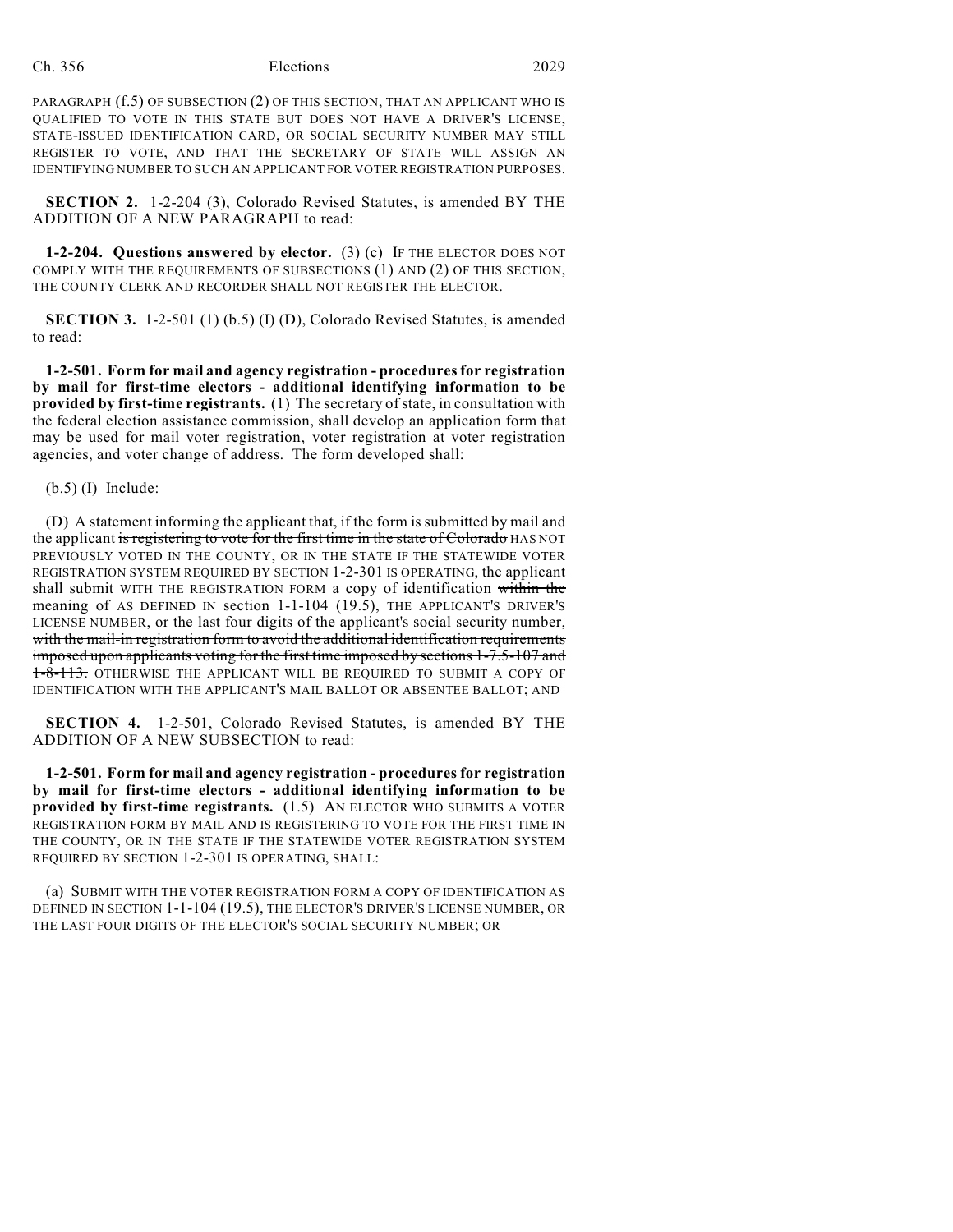## 2030 Elections Ch. 356

(b) SUBMIT A COPY OF IDENTIFICATION AS DEFINED IN SECTION 1-1-104 (19.5) WITH THE ELECTOR'S MAIL BALLOT IN ACCORDANCE WITH SECTION 1-7.5-107 (3.5) OR WITH THE ELECTOR'S ABSENTEE BALLOT IN ACCORDANCE WITH SECTION 1-8-113 (3).

**SECTION 5.** 1-2-501 (2) (a), Colorado Revised Statutes, is amended, and the said 1-2-501 (2) is further amended BY THE ADDITION OF A NEW PARAGRAPH, to read:

**1-2-501. Form for mail and agency registration - proceduresfor registration by mail for first-time electors - additional identifying information to be provided by first-time registrants.** (2) (a) Subject to the requirements of paragraph (b) of this subsection (2), in addition to the identifying information required to be provided by the elector pursuant to subsection (1) of this section, any person who desires to register by mail in accordance with the requirements of this part 5 shall submit with such THE registration APPLICATION:

(I)  $\overrightarrow{A}$  copy of identification within the meaning of section 1-1-104 (19.5) IN THE CASE OF AN ELECTOR WHO HAS A CURRENT AND VALID COLORADO DRIVER'S LICENSE OR A CURRENT AND VALID IDENTIFICATION CARD ISSUED BY THE DEPARTMENT OF REVENUE IN ACCORDANCE WITH PART 3 OF ARTICLE 2 OF TITLE 42, C.R.S., THE NUMBER OF THE ELECTOR'S COLORADO DRIVER'S LICENSE OR IDENTIFICATION CARD; or

(II) At least IN THE CASE OF AN ELECTOR WHO DOES NOT HAVE A CURRENT AND VALID COLORADO DRIVER'S LICENSE OR A CURRENT AND VALID IDENTIFICATION CARD ISSUED BY THE DEPARTMENT OF REVENUE IN ACCORDANCE WITH PART 3 OF ARTICLE 2 OF TITLE 42, C.R.S., the last four digits of the person's social security number.

(a.5) IF AN APPLICANT DOES NOT HAVE A CURRENT AND VALID COLORADO DRIVER'S LICENSE, A CURRENT AND VALID IDENTIFICATION CARD ISSUED BY THE DEPARTMENT OF REVENUE IN ACCORDANCE WITH PART 3 OF ARTICLE 2 OF TITLE 42, C.R.S., OR A SOCIAL SECURITY NUMBER, THE SECRETARY OF STATE SHALL ASSIGN THE APPLICANT A NUMBER FOR VOTER REGISTRATION PURPOSES IN ACCORDANCE WITH SECTION 1-2-204 (2.5).

**SECTION 6.** 1-1-302 (2) (a) and (2) (b), Colorado Revised Statutes, are amended to read:

**1-1-302. Persons required to complete certification - deadline.** (2) A person required to obtain certification shall:

Begin the certification process within one year of undertaking the responsibilities for which the person is required to obtain certification;

(b) Complete the certification requirements within one year TWO YEARS of undertaking the responsibilities for which the person is required to obtain certification; and

**SECTION 7.** 1-2-702 (2), Colorado Revised Statutes, is amended to read: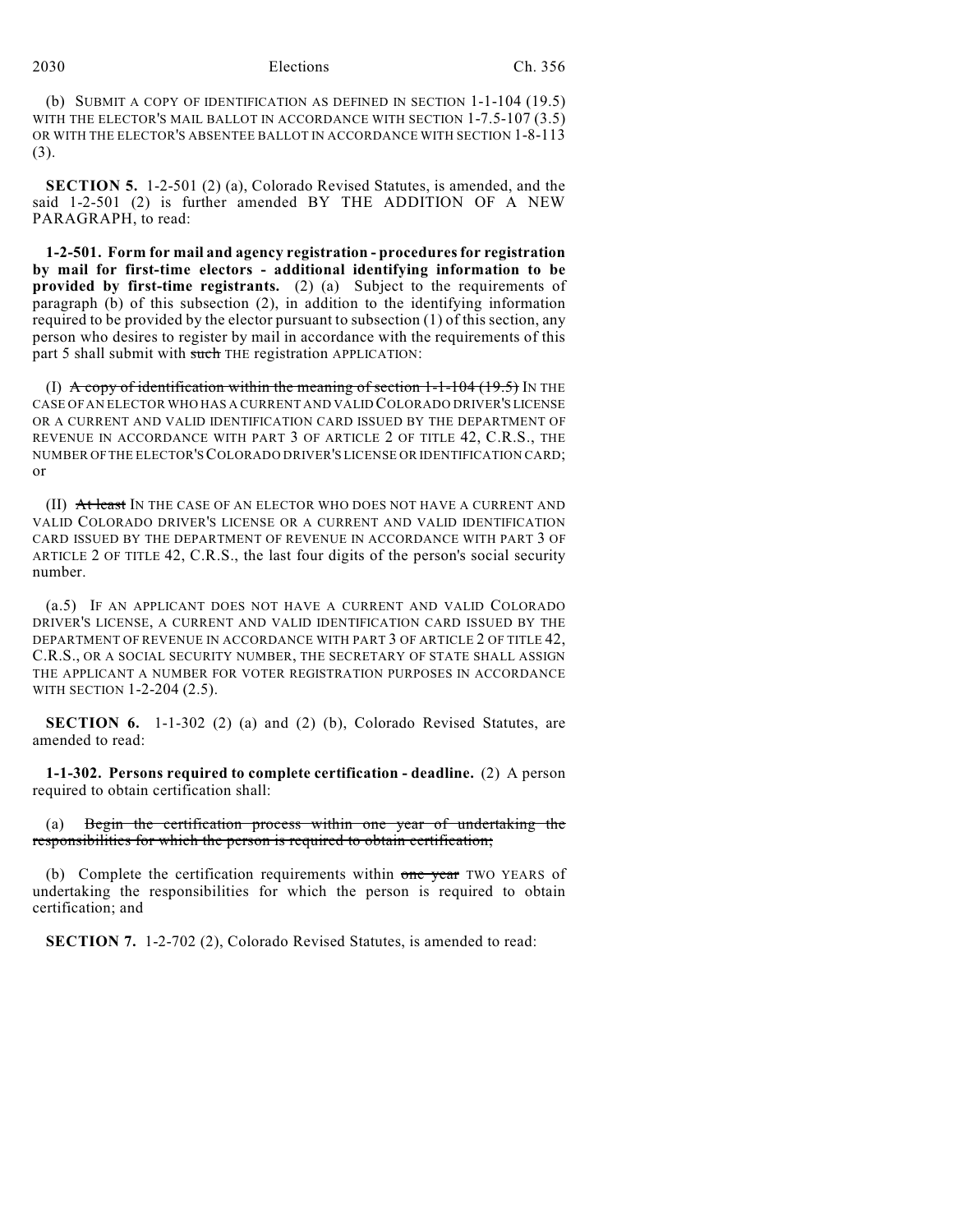### Ch. 356 Elections 2031

**1-2-702. Conducting a voter registration drive.** (2) A circulator working on a voter registration drive shall deliver a voter registration application collected from an elector to the voter registration drive organizer. A voter registration drive organizer shall deliver a voter registration application collected from an elector to the county clerk and recorder of the county in which the elector resides according to the address indicated on the application. The application shall be delivered no later than five SEVEN business days after the application is signed, or, if the application is sent by mail, it shall be postmarked no later than five SEVEN business days after the application is signed; except that an application shall be delivered or mailed no later than the registration deadline set forth in section 1-2-201 (3), AND AN APPLICATION SIGNED LESS THAN THIRTY DAYS BEFORE THE REGISTRATION DEADLINE SHALL BE DELIVERED OR POSTMARKED NO LATER THAN FIVE BUSINESS DAYS AFTER THE APPLICATION IS SIGNED.

**SECTION 8.** 1-2-703 (3), Colorado Revised Statutes, is amended to read:

**1-2-703. Violations - penalties.** (3) (a) A VOTER REGISTRATION DRIVE ORGANIZER THAT NEGLIGENTLY FAILS TO DELIVER A VOTER REGISTRATION APPLICATION TO THE PROPER COUNTY CLERK AND RECORDER WITHIN THE TIME PRESCRIBED BY SECTION 1-2-702 (2) SHALL BE PUNISHED BY A FINE NOT TO EXCEED FIFTY DOLLARS FOR EACH BUSINESS DAY OF VIOLATION.

(b) A voter registration drive organizer that negligently fails HAS BEEN FINED THREE TIMES OR MORE UNDER PARAGRAPH (a) OF THIS SUBSECTION (3) FOR FAILURE to deliver a voter registration application to the proper county clerk and recorder in the manner and time prescribed by section 1-2-702 (2) is guilty of a misdemeanor and, upon conviction thereof, shall be punished as provided in section 1-13-111. In addition to the penalty imposed under section 1-13-111, a voter registration drive organizer that negligently fails to deliver a voter registration application to the proper county clerk and recorder within the time prescribed by section 1-2-702 (2) shall be punished by a fine not to exceed five hundred dollars for each business day of violation.

(c) A VOTER REGISTRATION DRIVE ORGANIZER THAT INTENTIONALLY FAILS TO DELIVER A VOTER REGISTRATION APPLICATION TO THE PROPER COUNTY CLERK AND RECORDER IN THE MANNER AND TIME PRESCRIBED BY SECTION 1-2-702 (2) IS GUILTY OF A CLASS 1 MISDEMEANOR AND, UPON CONVICTION THEREOF, SHALL BE PUNISHED AS PROVIDED IN SECTION 18-1.3-501, C.R.S.

**SECTION 9.** 1-5-102.7 (5) and (8), Colorado Revised Statutes, are amended to read:

**1-5-102.7. Combining precincts and polling places - vote centers.** (5) The DESIGNATED ELECTION OFFICIAL SHALL DETERMINE THE number, location, and manner of operation and location of vote centers, including providing for poll watching activities shall be determined by the designated election official AT VOTE CENTERS, in consultation with the chairpersons of the county central committees of the major political parties and a representative of the county organization of any minor political party AND AFTER A PUBLIC COMMENT PERIOD OF NO LESS THAN FIFTEEN DAYS AND A PUBLIC HEARING HELD IN ACCORDANCE WITH THE RULES ADOPTED BY THE SECRETARY OF STATE PURSUANT TO ARTICLE 4 OF TITLE 24, C.R.S.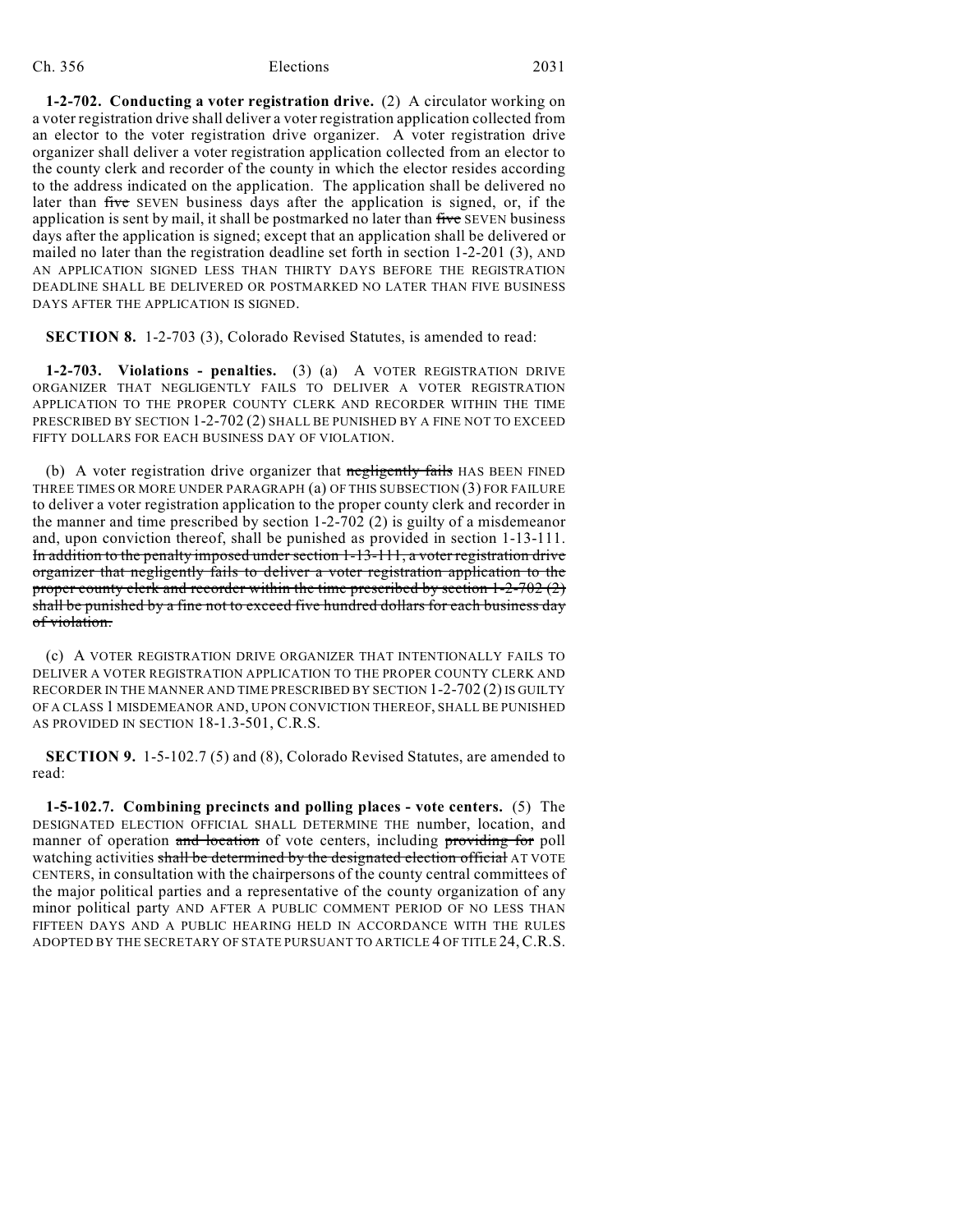2032 Elections Ch. 356

(b) THE SECRETARY OF STATE SHALL ADOPT RULES IN ACCORDANCE WITH ARTICLE 4 OF TITLE 24, C.R.S., ESTABLISHING GUIDELINES FOR THE NUMBER, LOCATION, AND MANNER OF OPERATION OF VOTE CENTERS.

(8) (a) In elections held before  $\frac{1}{2}$  January 1, 2006 JANUARY 1, 2008, the election judges shall make one certificate for each vote center in the form required by section 1-7-601.

(b) In elections held on and after  $\frac{1}{2006}$  JANUARY 1, 2008, the use of vote centers in an election shall not affect the duty of the election judges to make a certificate for each precinct in accordance with section 1-7-601.

**SECTION 10.** 1-5-505.5 (3), Colorado Revised Statutes, is amended to read:

**1-5-505.5. State reimbursement to counties for ballot measure elections.** (3) For any other odd- or even-numbered year election in which a state ballot issue or state ballot question is on the ballot of a particular county, the state shall reimburse such county for the cost of the duties performed by the county clerk and recorder that relate to conducting the election on such THE ballot issue or ballot question; except that such THE reimbursement shall be set at the following rates:

(a) For counties with ten thousand or fewer active registered electors, forty-five EIGHTY cents for each active registered elector as of the time of such THE election;

(b) For counties with more than ten thousand active registered electors, thirty-five SEVENTY cents for each active registered elector as of the time of such THE election.

**SECTION 11.** 1-5-616 (5) (a), Colorado Revised Statutes, is amended to read:

**1-5-616. Electronic and electromechanical voting systems - standards procedures.** (5) (a) Each designated election official shall establish written procedures to ensure the accuracy and security of voting in the political subdivision AND SUBMIT THE PROCEDURES TO THE SECRETARY OF STATE FOR REVIEW. The secretary of state shall review all such procedures NOTIFY THE DESIGNATED ELECTION OFFICIAL OF THE APPROVAL OR DISAPPROVAL OF THE PROCEDURES NO LATER THAN FIFTEEN DAYS AFTER THE SECRETARY OF STATE RECEIVES THE **SUBMISSION.** 

**SECTION 12.** Article 6 of title 1, Colorado Revised Statutes, is amended BY THE ADDITION OF A NEW SECTION to read:

**1-6-122. State employees - leave to serve as election judge.** (1) AN EMPLOYEE OF A STATE AGENCY, AS DEFINED IN SECTION 24-18-102 (9), C.R.S., SHALL BE ENTITLED TO TAKE ADMINISTRATIVE LEAVE WITH PAY ON ELECTION DAY FOR THE PURPOSE OF SERVING AS AN ELECTION JUDGE, UNLESS THE EMPLOYEE'S SUPERVISOR DETERMINES THAT THE EMPLOYEE'S ATTENDANCE AT WORK ON ELECTION DAY IS ESSENTIAL.

(2) AN EMPLOYEE OF A STATE AGENCY WHO TAKES ADMINISTRATIVE LEAVE WITH PAY TO SERVE AS AN ELECTION JUDGE IN ACCORDANCE WITH THIS SECTION SHALL NOT RECEIVE COMPENSATION PURSUANT TO SECTION 1-6-115.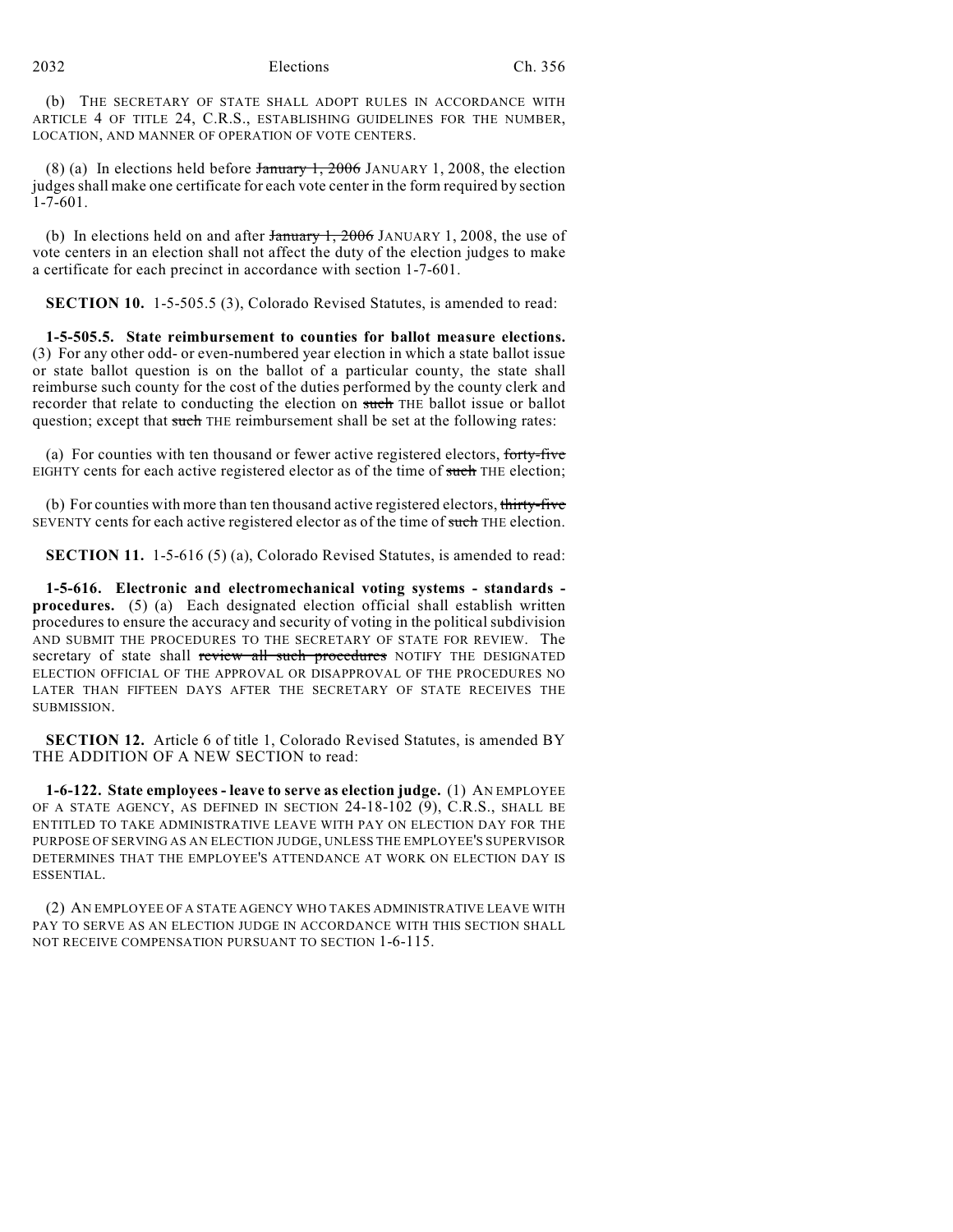(3) AN EMPLOYEE OF A STATE AGENCY WHO SERVES AS AN ELECTION JUDGE IN ACCORDANCE WITH THIS SECTION SHALL SUBMIT TO THE EMPLOYEE'S SUPERVISOR EVIDENCE OF SERVICE AS AN ELECTION JUDGE.

**SECTION 13.** The introductory portion to 1-7.5-107 (3.5) (a), Colorado Revised Statutes, is amended to read:

**1-7.5-107. Procedures for conducting mail ballot election - first-time voters casting a mail ballot after having registered by mail to vote.** (3.5) (a) Subject to the requirements of section  $1-2-501$  (2) UNLESS OTHERWISE PROVIDED BY SECTION 1-2-501 (1.5), the requirements of this subsection (3.5) shall apply to  $\frac{any}{ }$ A person who has registered to vote by mail in accordance with part 5 of article 2 of this title and who:

**SECTION 14.** The introductory portion to 1-8-113 (3) (a), Colorado Revised Statutes, is amended to read:

**1-8-113. Manner of absentee voting - first-time voters casting an absentee ballot after having registered by mail to vote.** (3) (a) Subject to the requirements of section  $1-2-501(2)$  UNLESS OTHERWISE PROVIDED BY SECTION 1-2-501 (1.5), the requirements of this subsection (3) shall apply to  $\frac{1}{\text{any}}$  A person who has registered to vote by mail in accordance with part 5 of article 2 of this title and who:

**SECTION 15.** Article 8.5 of title 1, Colorado Revised Statutes, is amended BY THE ADDITION OF A NEW SECTION to read:

**1-8.5-101.5. Electronic voting device - use for casting provisional ballot.** (1) AN ELECTRONIC VOTING DEVICE MAY BE USED TO CAST A PROVISIONAL BALLOT IF THE DEVICE IS CERTIFIED BY THE SECRETARY OF STATE FOR THAT PURPOSE.

(2) IF AN ELECTRONIC VOTING DEVICE THAT IS CERTIFIED FOR USE WITH PROVISIONAL BALLOTS IS USED IN AN ELECTION, THE DESIGNATED ELECTION OFFICIAL SHALL DETERMINE WHETHER ELECTORS CASTING PROVISIONAL BALLOTS SHALL USE THE ELECTRONIC VOTING DEVICE OR PAPER PROVISIONAL BALLOTS.

**SECTION 16.** 1-8.5-102 (2) and (3), Colorado Revised Statutes, are amended to read:

**1-8.5-102. Form of provisional ballot.** (2) The AN ELECTOR CASTING A PROVISIONAL BALLOT SHALL COMPLETE AN affidavit and RECEIVE INFORMATION AND instructions on the voting and handling of provisional ballots. shall be printed on the provisional ballot envelope. The secretary of state shall prescribe by rules promulgated in accordance with article 4 of title 24, C.R.S., the language of the AFFIDAVIT, INFORMATION, AND instructions. and the format and size of the provisional ballot envelope.

(3) Each polling place USING PAPER PROVISIONAL BALLOTS shall have on hand a sufficient number of provisional ballots in all ballot styles applicable to that polling place and a sufficient number of provisional ballot envelopes.

**SECTION 17.** 1-8.5-104 (1) and (5), Colorado Revised Statutes, are amended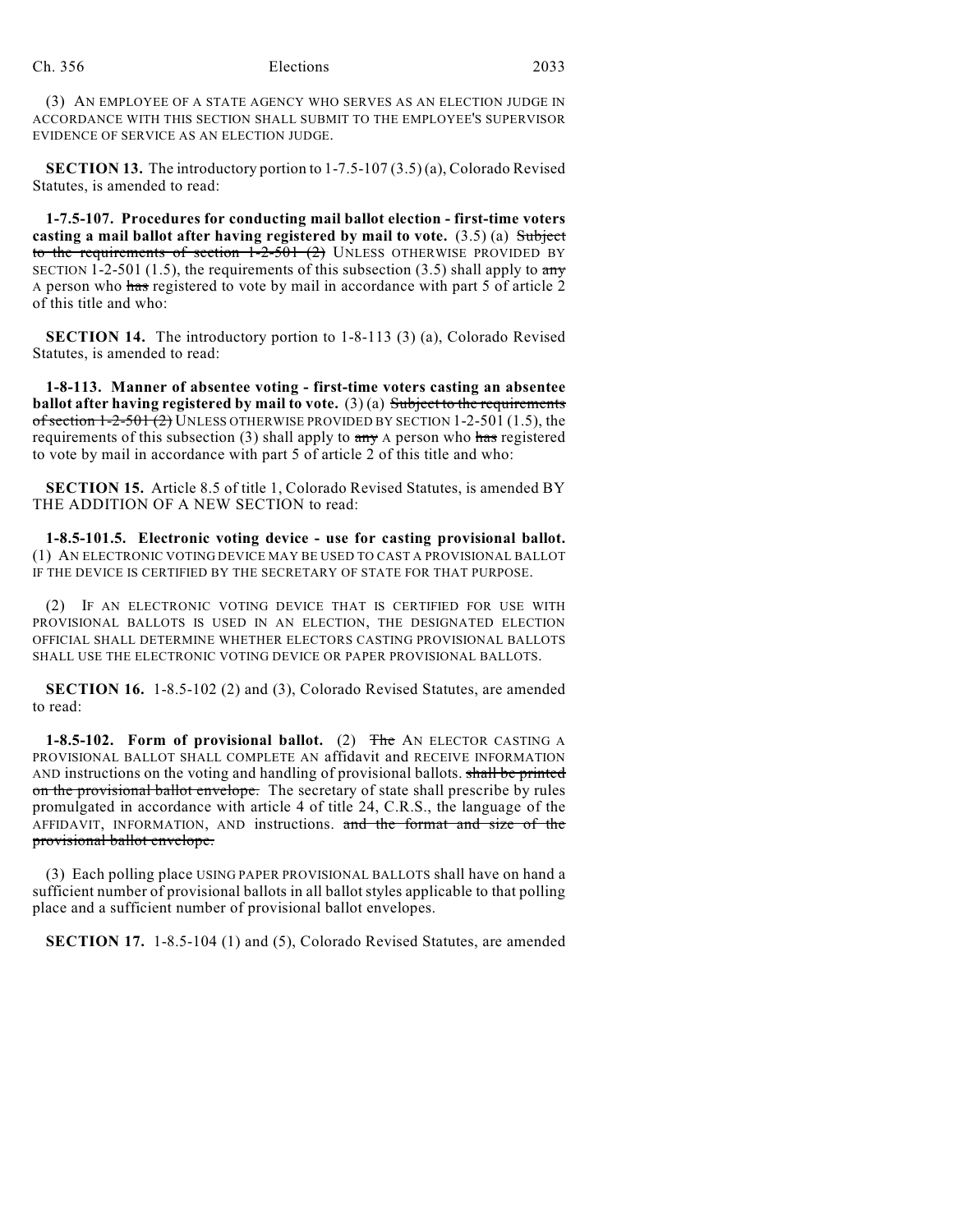to read:

**1-8.5-104. Voting procedure - provisional ballot.** (1) An elector casting a provisional ballot shall complete and sign the provisional ballot affidavit mark the ballot, and seal CAST the ballot. in the provisional ballot envelope.

(5) IF PAPER PROVISIONAL BALLOTS AND ENVELOPES ARE USED IN AN ELECTION, the provisional ballot envelope containing the marked provisional ballot shall be deposited in a ballot container. All PAPER provisional ballots cast shall remain sealed in their envelopes for return to the county clerk and recorder or designated election official.

**SECTION 18.** 1-8.5-105 (1) and (4), Colorado Revised Statutes, are amended to read:

**1-8.5-105. Verification of provisional ballot information - counting procedure.** (1) In accordance with this section and using the procedures and databases prescribed by the secretary of state by rules promulgated in accordance with article 4 of title 24, C.R.S., the designated election official shall attempt to verify that an elector who cast a provisional ballot is eligible to vote. The designated election official or designee shall complete the preliminary verification of the elector's eligibility to vote before opening the envelope THE BALLOT IS COUNTED IN ACCORDANCE WITH SUBSECTION (4) OF THIS SECTION.

(4) The designated election official shall determine the time for the verification and counting of provisional ballots to begin in accordance with rules promulgated by the secretary of state. A board appointed by the designated election official shall open COUNT all verified provisional ballot envelopes and count the ballots in accordance with the procedure prescribed by the designated election official in accordance with this title and the election rules of the secretary of state.

**SECTION 19.** 1-8.5-108 (2) and (3), Colorado Revised Statutes, are amended to read:

**1-8.5-108. Electors who move after close of registration - effect of provisional ballot.** (2) If an elector who moves from the county in which the elector is registered to another county during the twenty-nine days before an election does not vote in the county where registered pursuant to section 1-2-217 (1) and instead casts a provisional ballot in the new county of residence, the elector's votes for federal and statewide offices FOR WHICH THE ELECTOR IS ELIGIBLE TO VOTE and statewide ballot issues and ballot questions shall be counted. The provisional ballot affidavit shall serve as the elector's voter registration application for future elections.

(3) If an elector who moves from the precinct in which the elector is registered to another precinct in the same county during the twenty-nine days before an election does not vote in the precinct where registered pursuant to section 1-2-217 (2) and instead casts a provisional ballot in the new precinct of residence, the elector's votes for federal and statewide offices FOR WHICH THE ELECTOR IS ELIGIBLE TO VOTE and statewide ballot issues and ballot questions shall be counted. The provisional ballot affidavit shall serve as the elector's voter registration application for future elections.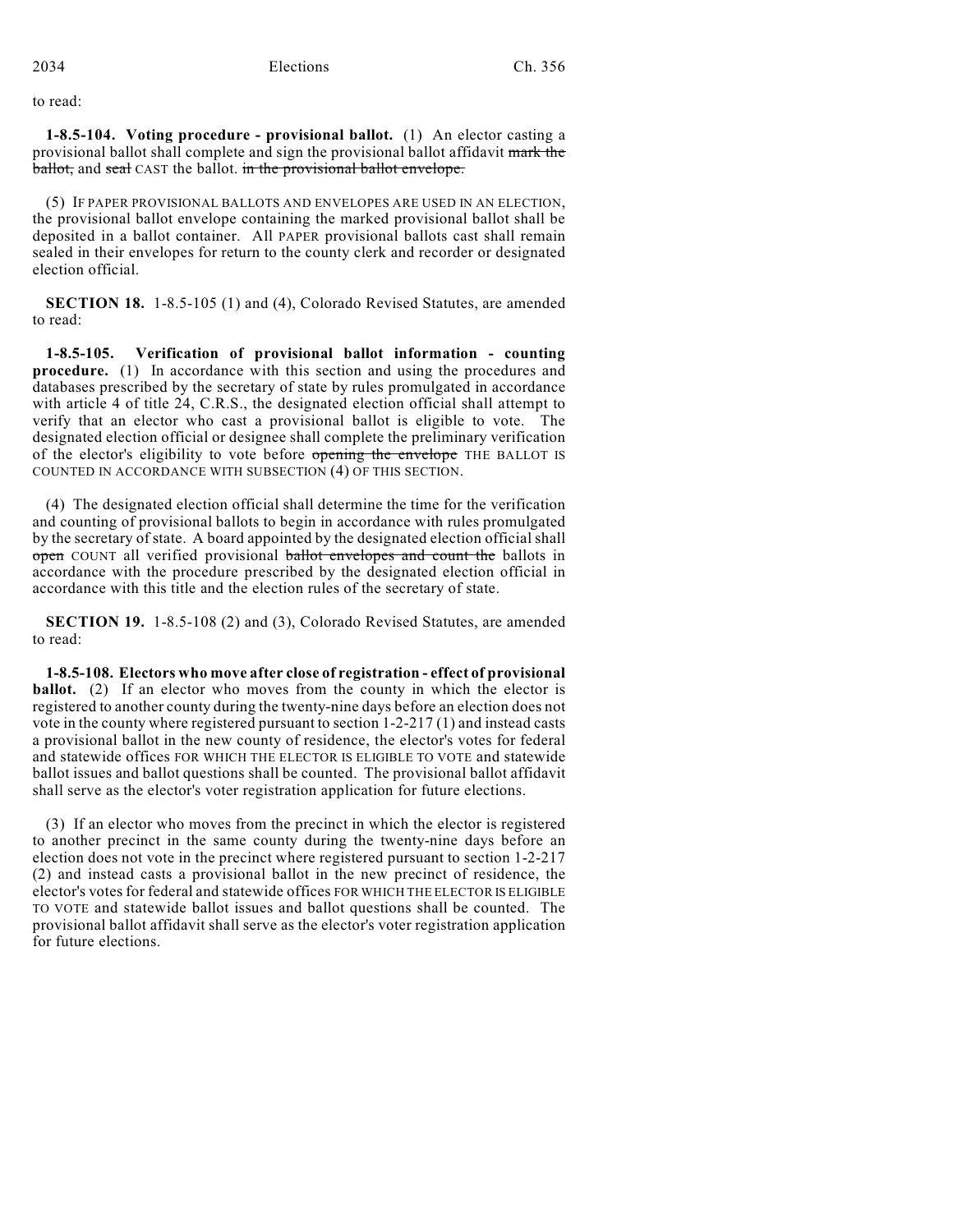**SECTION 20.** 1-8.5-109, Colorado Revised Statutes, is amended to read:

**1-8.5-109. Electors who vote outside precinct of residence - effect of provisional ballot.** If an elector casts a provisional ballot at a polling place in a precinct other than the precinct in which the elector is registered, the elector's votes for federal OFFICES FOR WHICH THE ELECTOR IS ELIGIBLE TO VOTE and THE ELECTOR'S VOTES FOR statewide offices and statewide ballot issues and ballot questions shall be counted.

**SECTION 21.** 1-8-308, Colorado Revised Statutes, is amended BY THE ADDITION OF A NEW SUBSECTION to read:

**1-8-308. Certificate of absentee and early voters' ballots cast - survey of returns.** (3) (a) BEGINNING WITH THE 2008 GENERAL ELECTION, AND FOR ALL ELECTIONS THEREAFTER, THE RETURNS CERTIFIED BY THE JUDGES AND THE ABSTRACT OF VOTES CAST CERTIFIED BY THE CANVASS BOARD SHALL INDICATE THE NUMBER OF VOTES CAST BY EARLY VOTERS' OR ABSENTEE BALLOT IN EACH PRECINCT FOR EACH CANDIDATE AND FOR AND AGAINST EACH BALLOT ISSUE AND BALLOT QUESTION AND THE NUMBER OF BALLOTS REJECTED, EXCEPT AS OTHERWISE PROVIDED IN PARAGRAPH (b) OF THIS SUBSECTION (3).

(b) IF THE TOTAL NUMBER OF VOTES CAST AND COUNTED IN ANY PRECINCT BY EARLY VOTERS' AND ABSENTEE BALLOT IS LESS THAN TEN, THE RETURNS FOR ALL SUCH PRECINCTS IN THE POLITICAL SUBDIVISION SHALL BE REPORTED TOGETHER.

**SECTION 22.** 1-10-106 (1) (c), Colorado Revised Statutes, is amended to read:

**1-10-106. Summary of election results - statewide elections - early voting.** (1) (c) In a county that uses vote centers in accordance with section 1-5-102.7, on and after January 1, 2006 JANUARY 1, 2008, the statement prepared pursuant to paragraph (a) of this subsection (1) shall give the election results for each precinct, excluding votes cast by early voting or absentee ballot.

**SECTION 23.** 1-13-714, Colorado Revised Statutes, is amended to read:

**1-13-714. Electioneering - removing and return of ballot.** No person shall do any electioneering on the day of any election within any polling place or in any public street or room or in any public manner within one hundred feet of any building in which a polling place is located, as publicly posted by the designated election official. As used in this section, the term "electioneering" includes campaigning for or against any candidate who is on the ballot or any ballot issue or ballot question that is on the ballot. "Electioneering" also includes soliciting signatures for a candidate petition, a recall petition, or a petition to place a ballot issue or ballot question on a subsequent ballot. "ELECTIONEERING" SHALL NOT INCLUDE A RESPECTFUL DISPLAY OF THE AMERICAN FLAG. No person shall remove any official ballot from the polling place before the closing of the polls. Any person who violates any provision of this section is guilty of a misdemeanor and, upon conviction thereof, shall be punished as provided in section 1-13-111.

**SECTION 24.** 24-21-104.5, Colorado Revised Statutes, is amended to read: